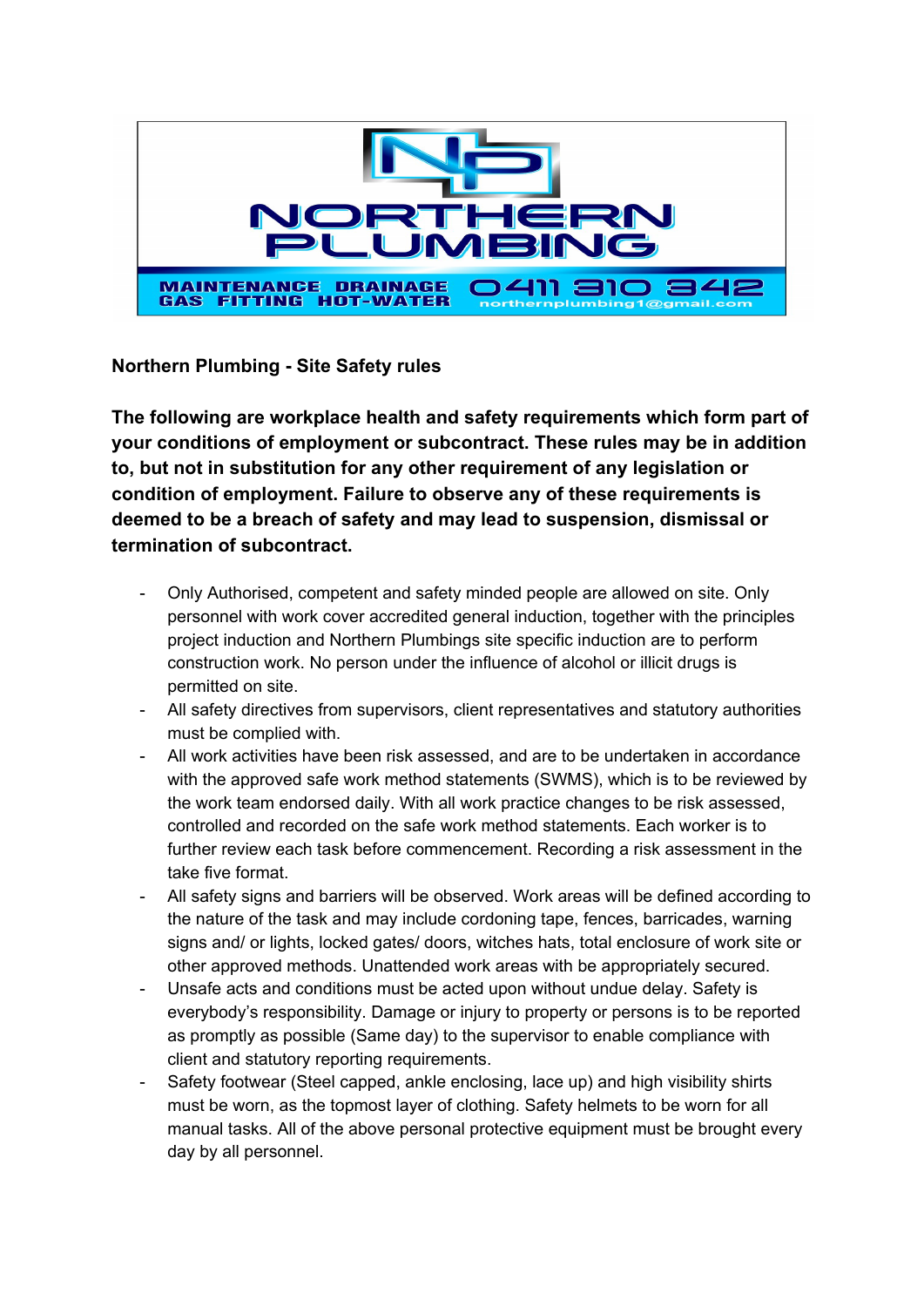- Hot works permits will be obtained for all work with the potential to create an ignition source. Protective screens to safeguard other persons in the hazard area of welding, cutting or grinding must be provided and positioned appropriately. Welders, grinders and Oxy acetylene cutters to be used only by appropriately trained workers.
- Fire protection must be employed by all persons. An appropriate fire extinguisher must be on hand for each ignition source on site. No naked flames are allowed in vicinity of containers of flammable liquids or gases.
- All chemical substances used on site will be pre-approved by the principal's representative, and then stored/segregated in an appropriate bunded facility, accompanied by the relevant MSDS document in the site register.
- Electrical leads must have current test tags, and be raised to prevent interference with other persons mobility, contamination by moisture or damage by any work process or traffic.
- All Electrical tools must bear a current test tag, and must be isolated by an ELCB protection device
- Housekeeping will be of good order. Removal of wastes and storage of new and reusable materials must be made tidy on a progressive (no less than daily) basis. Washrooms and kitchens are to be left tidy.
- Nails in timber must be removed at the time of stripping. This includes timber from packing cases etc.
- Explosive powered tools shall be operated only by verified competent personnel. Signs must be displayed and vocal warnings are also to be made.
- Excavation/ Penetration permits must be obtained for all work with the potential to encounter concealed live services. Trenches and excavations deeper than 1.5 metres must be shored and/or strutted, battered or benched. The sides are not to be loaded. Safe access and egress must be used, generally by ramp under 45 degrees. Excavations above 600mm may require a ladder.
- Isolation of live services will be conducted by authorised verified competent personnel
- Confined space permits must be obtained for all work performed inside a container, vessel or other confined space, which shall be done in accordance with Australian standards AS2865 - 1995 Safe work in a confined space.
- Scaffolding, trestles and ladders must comply with and be used in accordance with regulations. They must be set on level ground, extend 1 metre above the job. And be held no other form of prevention is available to guard against falls from heights.
- Compressed air is not permitted to be aimed toward any person in close proximity. Do not use to clean down clothing. Air bubbles in the human bloodstream can cause death.
- Site speed limits shall be observed by all drivers. All drivers must hold a current drivers licence. Vehicles must not obstruct roads, driveways, car park entry or exits, escape routes from buildings or fire protection equipment. Light vehicles are to be reverse parked at all times. All reversing vehicles except those in the act of parking are to be monitored be a designated spotter. The use of mobile phones, on hands-free or otherwise, is prohibited whilst in control of vehicles or plant.
- Industrial gas cylinders must be handled and made safe during use, transport and temporary storage to prevent control valves from being damaged or broken off.